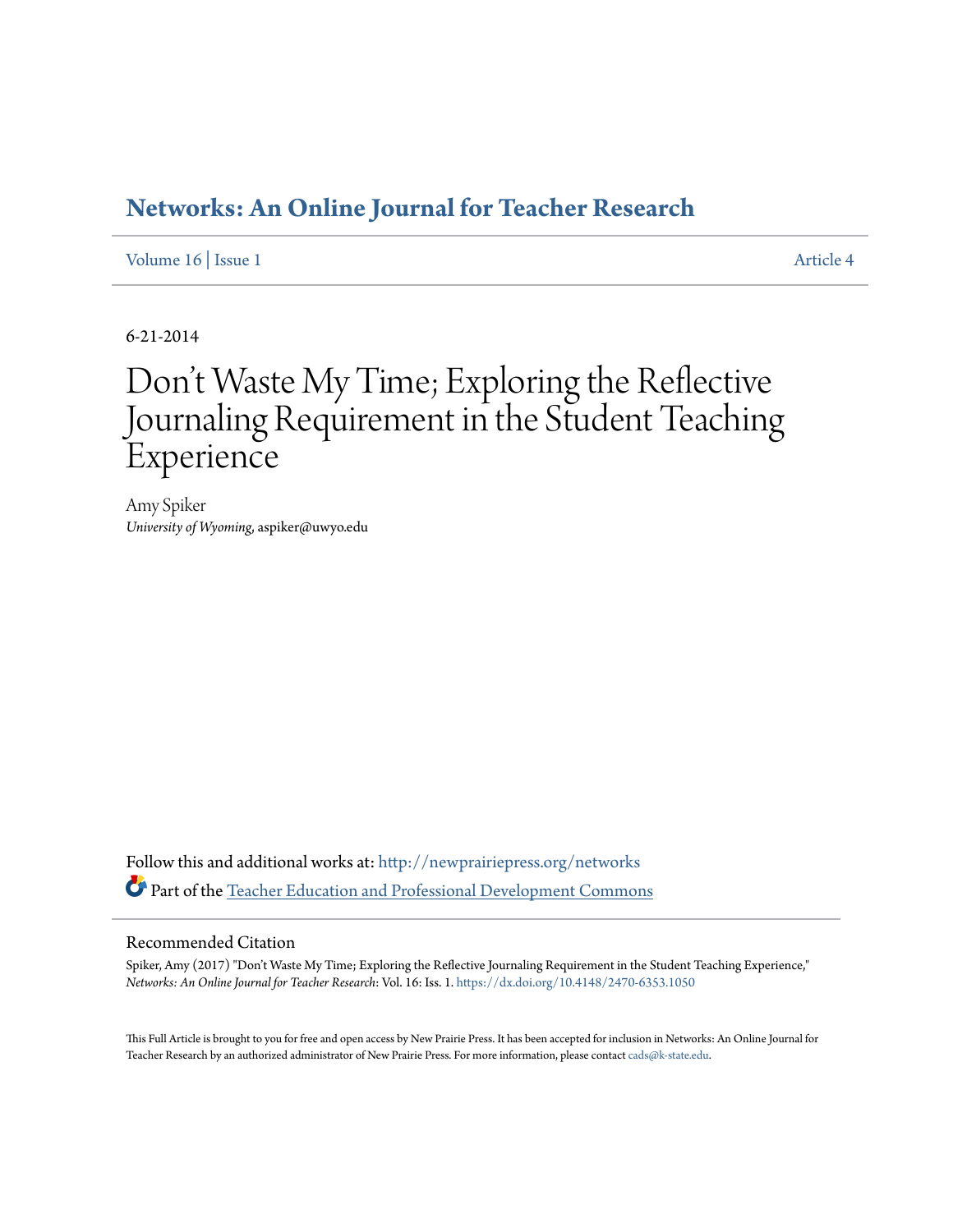

An On-line Journal for Teacher Research

### **Don't Waste My Time; Exploring the Reflective Journaling Requirement in the Student Amy Spiker**

For many years reflective journaling has been a required component of the student teaching experience at my university. The students I supervise are required to reflect upon their teaching experience in writing. Journaling has evolved over the past few years from a traditional paper and pencil journal to journals that allow more flexibility and choice. Students can now record their journal on a word processor or write a dialogue journal with their mentor teacher.

Students tend to view journaling with dread. They see their journal as busy work and some report fabricating entries simply to having something on paper. Very few welcome the reflection process when it is formalized into a required assignment. Most report that journaling does not feel purposeful or meaningful during a very busy semester. However, faculty continues to value the journaling process as a way to encourage student reflection and growth.

Through action research I set out to explore this perceived disconnect between what faculty desires for and from student teachers and what student teachers view as a valuable form of reflection. I surveyed all student teachers assigned to me and then worked with a focus group of five students to explore the use of an interactive online platform (Edmodo.com) to create a place to dialogue with other students and to purposefully reflect. My hope was to inform my own teaching and supervision of student teachers and to find ways to make reflection more interactive and meaningful through shared experiences and online conversations.

#### **Literature Review**

Instructors across the disciplines have agreed that using journals for student reflection enhances critical thinking skills and encourages students to achieve a deeper level of understanding of content and context for learning (Hubbs & Brand, 2010; Lee, 2010; Mills, 2008; O'Connell & Dyment, 2010). Students profit from journaling activities because journals act as a starting point for future learning. They center student thinking within the learning process and promote creativity in reflection (O'Connell & Dyment, 2010). Journaling activities enhance the development of thinking skills (Mills, 2008). Reflective journaling can transform learning. When a student puts a thought or belief in writing they are encouraged to think deeply about this thought or belief and revisit it and possibly challenge it (Hubbs & Brand, 2010).

While instructors have agreed on the purpose and value of student journaling, students have often reported journaling activities as busy work or just a nuisance (Mills, 2008). When instructors assign credit or a score for journal assignment completion, students often reduce the activity to a simple word count. Students tend to focus on completion and the number of words appearing on the page rather than content and deep reflection (Hubbs & Brand, 2010). In addition to simply counting words and filling a page, students tend to write for the instructor rather than for their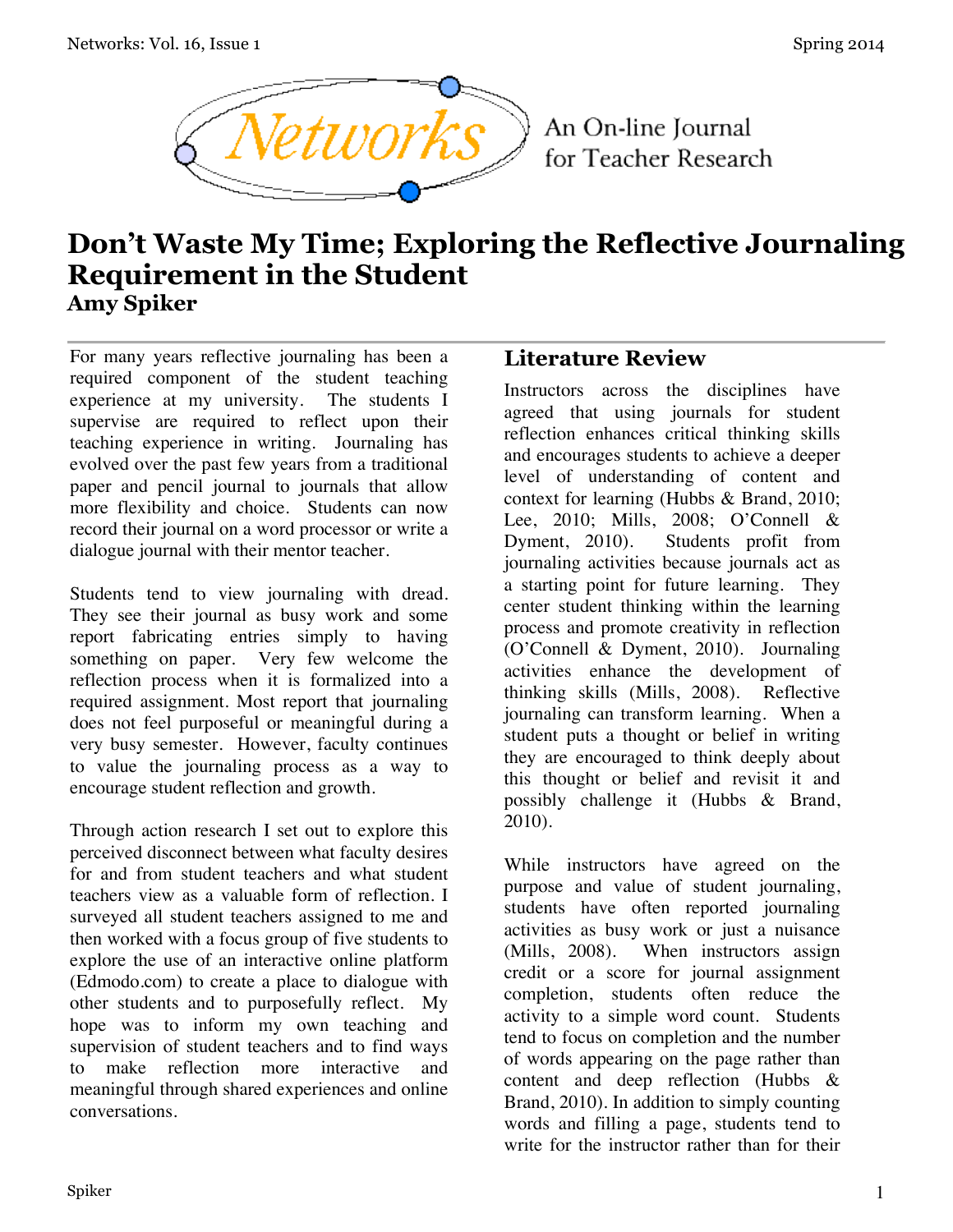$\mathcal{L}$ 

own purposes and personal growth (O'Connell & Dyment, 2010).

Journaling is time consuming. Students often fail to set aside ample time for reflection and end up writing entries just prior to the due date. Many students have not had training and practice with journaling so they tend to be uncomfortable with the task and do not use their time constructively to truly engage in deep reflection. They focus on completion and filling a page and then become resentful of the extra time required for writing (O'Connell & Dyment, 2010). In addition, instructors must devote a great deal of time to reading and offering feedback and responding (Hubbs & Brand, 2010; O'Connell & Dyment, 2010). If scored or formally evaluated, instructors are faced with decisions about measuring quality of reflections. It can be problematic to evaluate or score individual personal reflections (Mills, 2008).

Traditional journal writing fosters the idea that journaling is a personal process and is not interactive. Because of the personal aspect of journaling it does not often allow for dialogues or the sharing of reflections among peers (Lee, 2010). However, communication between and among several students can be an effective tool for reflecting upon experiences and practice (Lee, 2010). Online learning environments can allow for interactive journaling and shared experiences and reflections. Peers engage in dialogue that can confirm or challenge beliefs and reactions in the field experience (Lee, 2010; Scanlan & Hancock, 2010). In an online journaling environment readers are also writers and learning becomes collaborative (Wheeler & Lambert-Heggs, 2009). Online interactive journaling allows students the opportunity to share experiences with others and listen to different perspectives. Online journaling

environments allow for social construction of reflections and encourage deep personal reflection (Lee, 2010). Online interactive journaling support students' engagement in higher level reasoning skills and is a popular alternative given the rise of social networking sites, online blogging, and other developments in social technology (Scanlan & Hancock, 2010; Wopereis, Sloep, & Poortman, 2010).

In summary, journaling in any form allows students to transform thoughts to written word. This transformation allows for deeper thought and examination of experiences related to teaching and learning. It allows for an internal dialogue and can be shared to allow for collaborative dialogue. However, the act of journaling is rarely explicitly taught and students tend to view the act of journaling as busy work and a project for completion rather than contemplation. Traditional paper and pencil journaling has value but also has many challenges. Online interactive journaling holds promise for encouraging the deep reflection sought by instructors in a collaborative structured environment. This action research project sought to explore student feelings about journaling and to explore the use of an online interactive journaling site with a small peer group.

#### **Participants**

I am a university instructor. In the fall I teach two sections of a Literacy methods courses to approximately fifty students. In the spring these students go out around my state to engage in field experiences for sixteen weeks. I am responsible for I am responsible for supervising approximately twenty students in their student teaching classrooms.

Initially I requested survey information from fifty students; forty-five females and five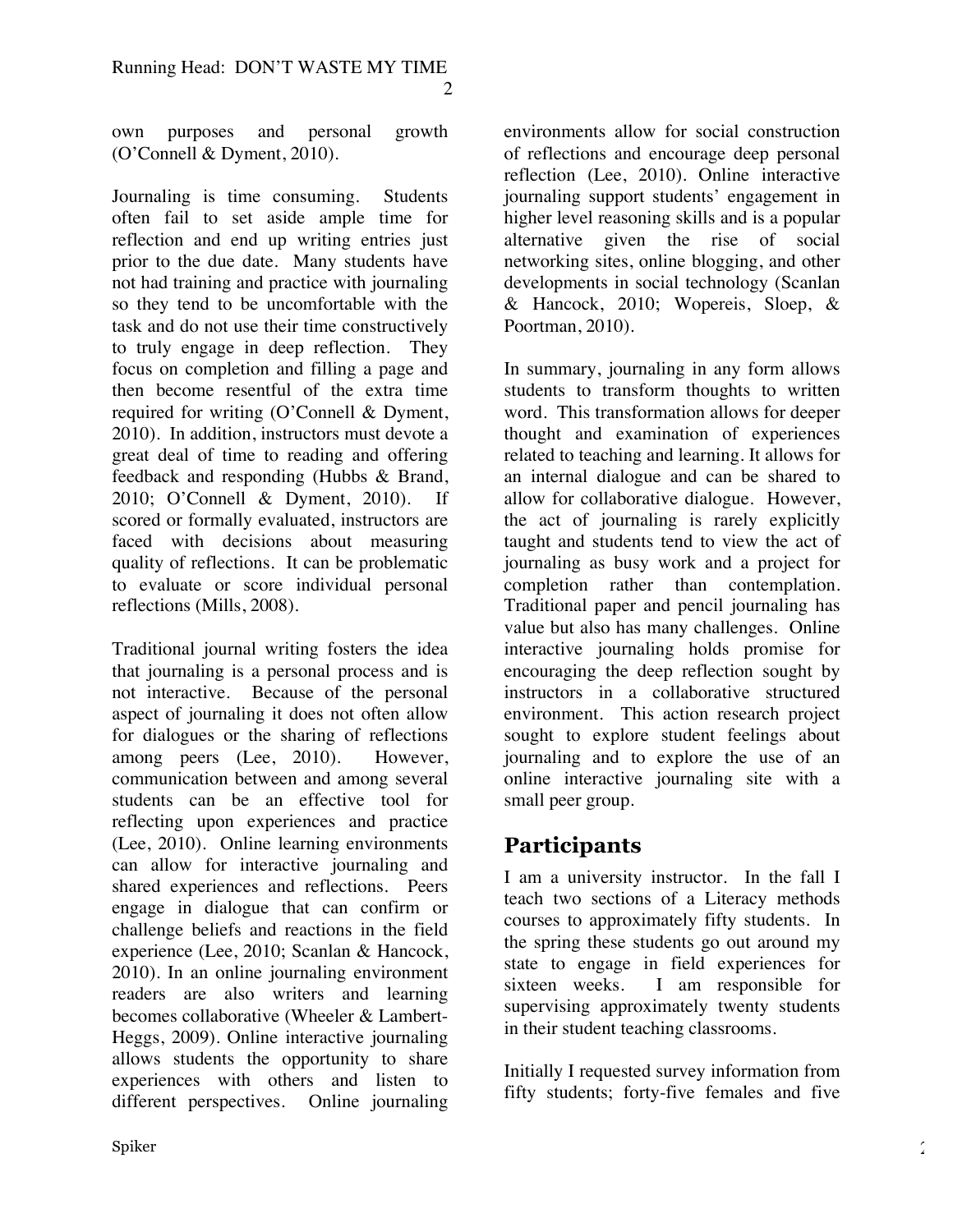males. These students were assigned to various supervisors and were placed in two different locations and eleven different elementary school settings.

After the initial round of data collection I chose to work with a small focus group of five students; four females, one male. These five students range in age from 23 years old to 26 years old. These five students were selected as a sample of convenience having been participants in a tangential study. However, the sample was representative of the population. The sections had a similar ratio of one male student for every four female students with similar age ranges. I had already developed close relationships of trust with these five students which made working with them collaboratively desirable and comfortable. Because of this relationship of trust I felt I would get honest feedback from these students and that they would be candid with their feelings and views.

#### **Context of Study**

Student teachers spend sixteen weeks in an elementary classroom under the care of a mentor with more than three years of teaching experience. They work each week toward assuming the responsibility for all aspects of the classroom planning, teaching, and assessment. Approximately once weekly the university supervisor visits classrooms. Two of these visits are formal observations of the student teacher teaching a lesson with written feedback and verbal debrief. Other visits are informal to assess student success, discuss progress toward requirements, and to monitor the mentor/student teacher relationship.

Reflective journaling has been a requirement for student teachers for greater than fifteen years. It has evolved to a more flexible

requirement with allowance for written dialogue between the student and mentor and/or use of word processors to compile a file of entries to be submitted. Currently our university is undergoing a large change in assessment of student teaching. A formal portfolio assessment, the edTPA, was adopted this year and change was implemented rapidly. Students are required to do formal journaling and reflection writings for this assessment directly related to a sequence of three to five lessons they plan, teach, and assess. Due to the requirements of this assessment, students felt burdened by a requirement to also keep a daily/weekly journal. This transition provided an opportunity to explore various ways of reflecting and journaling. The context became favorable for an action research project involving an online interactive journaling format.

Externally, teacher preparation programs are coming under increasing scrutiny. The edTPA that arrived this year is likely a result of these external forces. Teacher preparation programs are being held accountable for graduating high quality, well prepared teachers and this formalized assessment is one way to document this is achieved and to "gate keep" the profession. Faculty members are feeling more pressure than ever to closely monitor student teachers and their progress and experiences. Student teachers are feeling more pressure to be able to demonstrate proficiency in a wide array of talents and abilities. Any change to a new formal assessment can give way to stress and this transition has provided its own set of new challenges. The edTPA affords students the opportunity to think deeply about three to five lessons they plan, instruct, and assess. Students respond in writing to prompts designed to enhance this reflection. However, in the course of student teaching many more lessons occur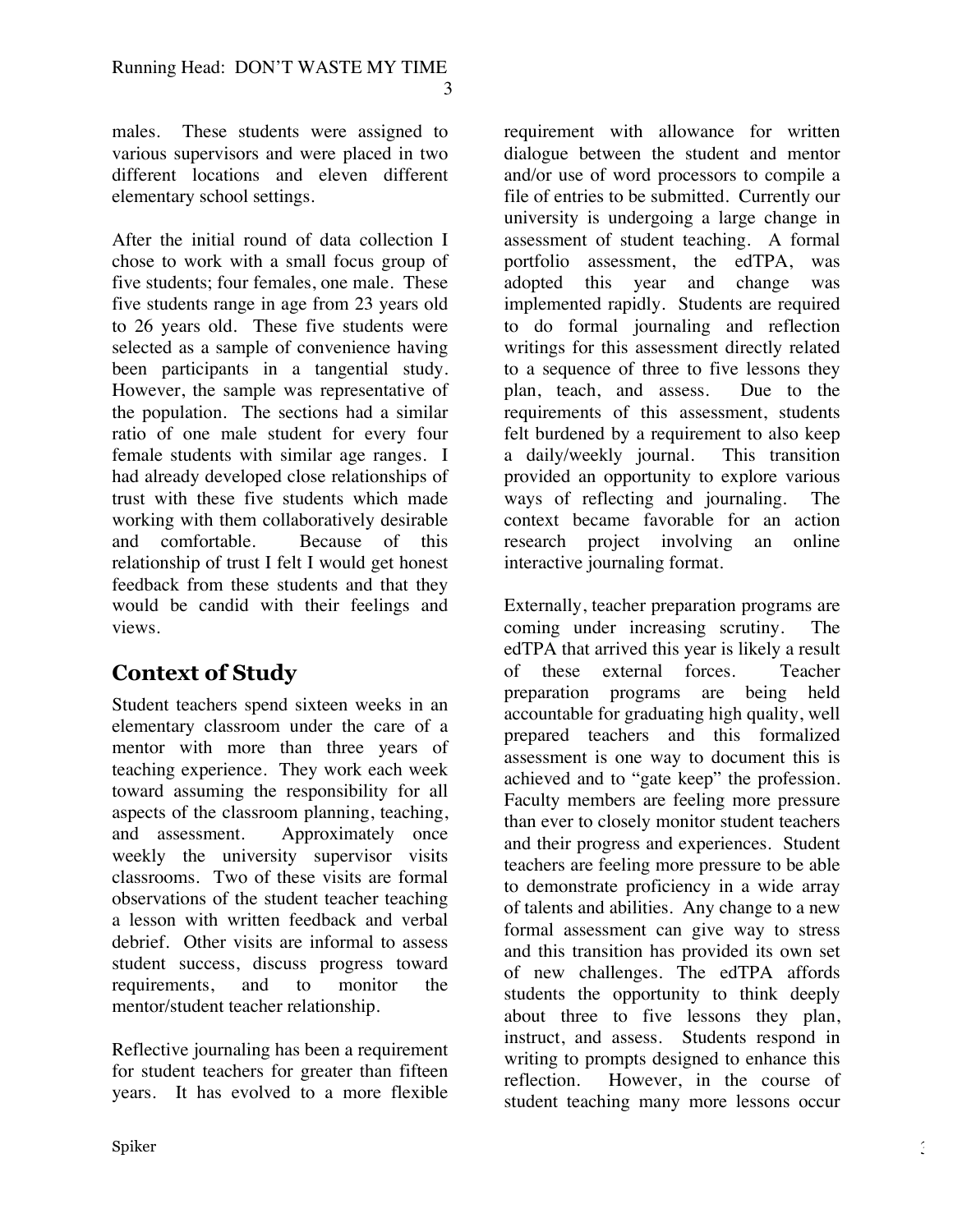4

daily and many experiences unrelated to content take place. Though reviewing and reflecting upon a sequence of lessons is extremely valuable, ongoing reflection throughout student teaching is vital to the growth and development of novice teachers.

The arrival of a formal portfolio assessment has been applauded by many external stakeholders. Those outside the system welcome a formal way to measure student teachers' preparedness for the profession. Those inside the system, however, are now faced with finding time to implement a new formal assessment while still meeting all the other requirements and expectations of the student teaching semester. Time is limited and journaling is not something given priority. Student teachers are left with little time to undertake journaling and faculty members have little time to read and respond to journal entries. Because of the online nature of the portfolio assessment it was hoped an online interactive journal may be easier to "fit in" to an already busy semester. It was also hoped that dialogue among peers would be a source of support for student teachers and would inform me as a supervisor as to stress levels and areas of need.

# **Action Research Cycle Identifying the Problem**

Several discussions with students related to the expectations and requirements of the student teaching semester revealed an issue with journaling. When the words "reflective" journal" were mentioned in several settings there were audible groans. Students did not feel favorably about keeping a journal. They indicated it was a waste of time and that time was a precious commodity during student teaching. They also indicated it would get thrown away after the semester and never be viewed again. In essence, my

gut said a majority of my students saw this activity as a waste of time. Were there other methods to allow for deep reflection? Could students be encouraged to take time to think deeply about their decision making in all aspects of their teaching? Could they dialogue through writing, internally and with others, to come to a better understanding of themselves as a teacher?

#### **Survey of all Students**

Using Survey Monkey I requested survey information from the fifty students I have access to as a faculty member. Fifteen responses were received. As noted, the student teaching semester is extremely busy. In addition our university students have been inundated with online surveys and tend to become desensitized to them. The students surveyed were no longer on campus for classes but were in different locations throughout the state. This distance from the college classroom may have created a sense of detachment and added to the lack of response. Even though the amount of responses was a limitation, I felt that the information I received was indicative of most student teachers in my program.

The survey instrument asked students if they kept a journal for personal or professional purposes and asked them to indicate their preferences as to preferred formats for journaling. They were further questioned as to their experiences with online journaling and what worked and what did not in these experiences.

#### **Analyzing Results of the Initial Survey**

Of the fifteen responses, five students indicated that they keep a paper and pencil journal for personal reasons. Of most interest, though, was that only nine reported they keep a journal for reflection upon their student teaching experience even though this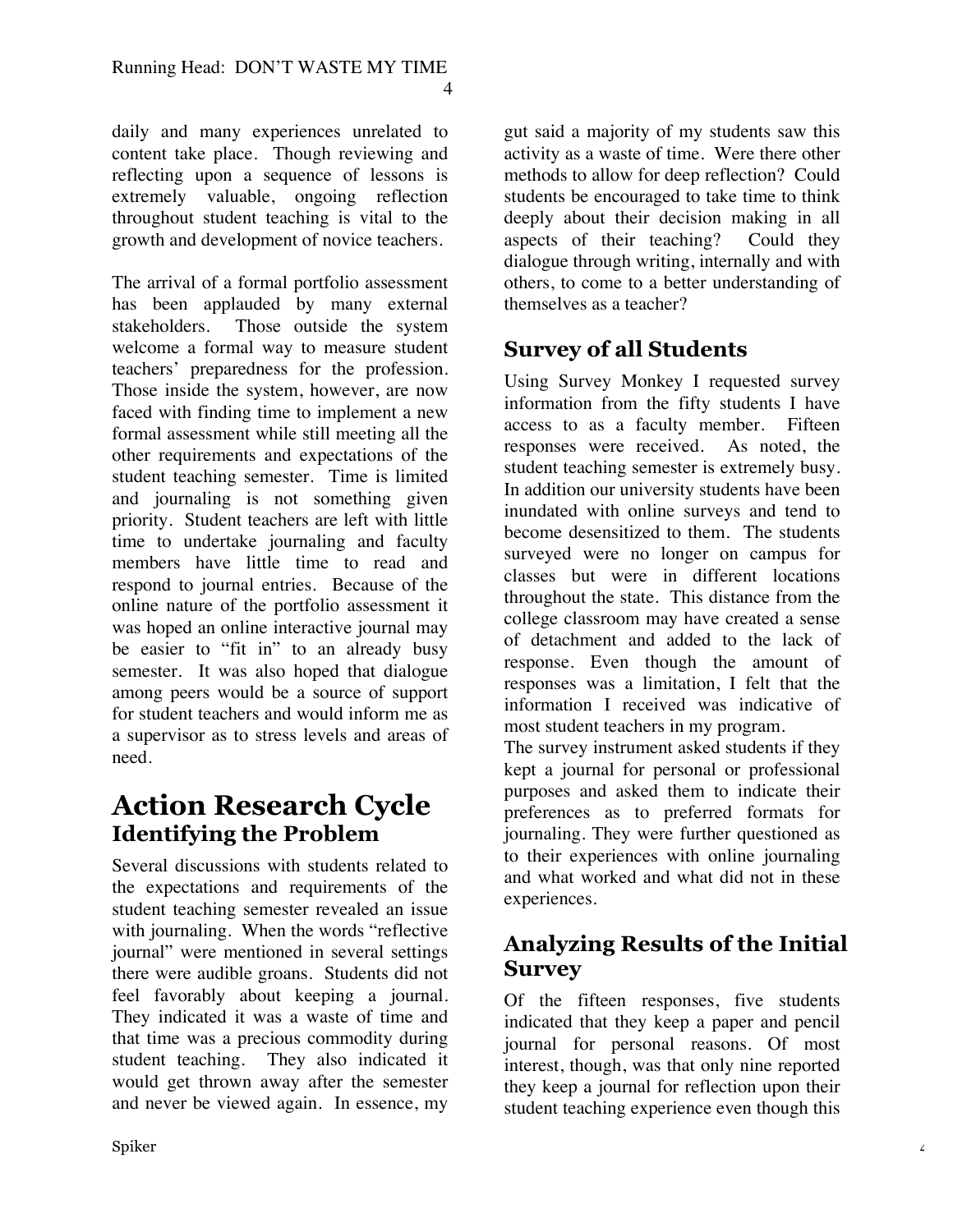5

is still considered a requirement. I found this to give me a good sense of honesty in responses. Only two students reported keeping an online journal or blog.

Regarding online discussions, ten of the fifteen students preferred a structured discussion with questions posted for response and as a discussion starter. The biggest problems with online discussions were reported and the common denominator was time. One student reported that they felt pressure to "respond in a timely manner". Another reported that they felt students didn't take the time "to read and respond to my lengthy posts and really understand my points". Students also reported that online discussions felt impersonal.

Strengths of online discussions were again centered upon the issue of time. Students felt they could take time to respond and could conveniently respond from home late at night or early in the morning. Students reported that they enjoy being able to share reflections and see others' opinions and concerns. In essence, they enjoy the collaborative environment.

When asked to indicate their preferred journaling method for the student teaching semester mixed responses were given. With only one student indicating a preference for paper journals it was clear that this format was of least desire.

#### **Focus Group Convened**

I met with my focus group of five students and had a discussion with them about the survey results. They confirmed that they did not participate in journaling regularly unless it was required. They also confirmed liking the collaborative environment in an online forum where they could see other's responses and have time to think before responding. I asked if they would be willing to participate in an online interactive journal

in lieu of their journaling requirement. All five indicated their willingness and indicated relief that they would not have to keep a paper and pencil journal.

#### **Action Proposed**

Using Edmodo.com a small group online discussion was created and all five students joined. The site was password protected to allow for honest reflections. I posed questions or ideas for response and students were given time to respond. Questions posed were based upon common experiences I was observing with student teachers relating to planning, instructional strategies, assessment, and classroom management. A time requirement for response was not imposed as time had already proven to be a source of stress.

#### **Mid-point Check In**

After several weeks of using the online discussion group I posted a question online and asked participants to provide feedback as to how they felt the online journaling activity was working.

"I enjoy this way of reflecting, but without reminders, I forget about it. I think either having a set schedule of when to respond as well as maybe a certain number of responses/posts set for the semester, would help as a reminder. With all of the other things going on, it's hard to get on here. But, I enjoy being on here and responding to everything!" Research Participant, March 19, 2012, Edmodo.com

I met with my focus students and we discussed progress and use of the site. All five reported enjoying the following aspects of the online journal:

• Being able to respond on their own time at their convenience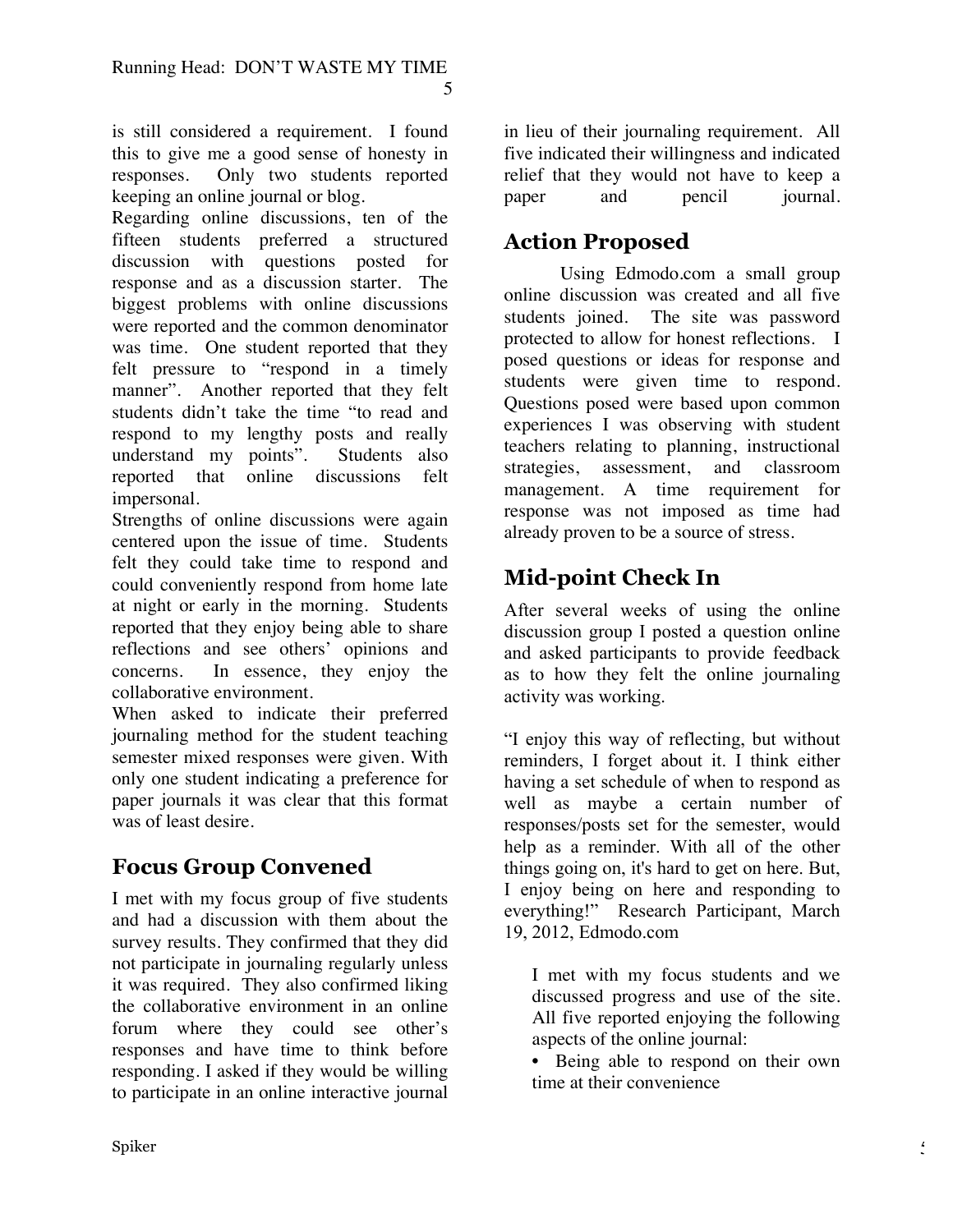- Being emailed when someone responded to a post to remind them to engage in the discussion
- Being able to see peers' reflections and experiences and to compare and share
- Being able to "talk" with student teachers in other buildings and other locations
- Having a topic assigned to guide discussion

They reported the following concerns:

- Time- even with reminders it was easy to forget to check in regularly
- Posting response times- One student may post a reflection and then have to wait days for any type of feedback or dialogue
- Feeling overwhelmed with all requirements, not wanting to participate at times
- Not wanting to let me down

#### **Adjustment**

After the midpoint check in we decided to set up weekly topics and ask each other to respond within the week. However, with the deadlines looming for the formal portfolio assessment and its demands there was little interaction on the site and participation dropped off drastically. For two weeks I stopped posting discussion starters to alleviate some stress for students. After the deadline for the portfolio assessment I posted one discussion topic and four of the focus students responded and commented on each other's responses.

The online site remains open to these five students and I check it weekly. At the end of the semester I posted a discussion topic to ask about job searches and next steps. This post received two responses. There has been no activity since the students graduated despite two email reminders that the site was still available to them for dialogue. One participant recently shared that she had simply forgotten the site was available and felt overwhelmed by the new demands and online data recording requirements for her new position. Her reflection now takes place with her teaching team and at her desk during planning times. Now that students are facing the demands of the first year of teaching they may turn to their mentors and colleagues at a time of need rather than needing a connection to their distant peers. Logging in to the site and continuing dialogue is not seen as a need now as these new teachers are dialoguing with teachers and administrators at their schools. Accessing the site takes time and all report that time is a precious commodity during this transition.

#### **Evaluating, Reflecting, Next Steps**

This action research without the arrival of a large formal assessment may have had very different results. Students, in the midst of a large change, were overwhelmed and they participated in the online discussions but I believe it was out of loyalty to me and not really heartfelt. They were quick to comply but their responses lacked depth and each student responded but rarely dialogued with each other or fed from others' responses. Students reported that they reflected more upon their practice with the online format than they would have on paper this semester. Most likely they would not have written any entries. The Edmodo.com site did allow for nine response cycles that may not have happened otherwise.

I plan to keep the site open this year and send one additional reminder to participants that it is available. As these five students settle into their first teaching positions they may find a renewed desire to "meet" and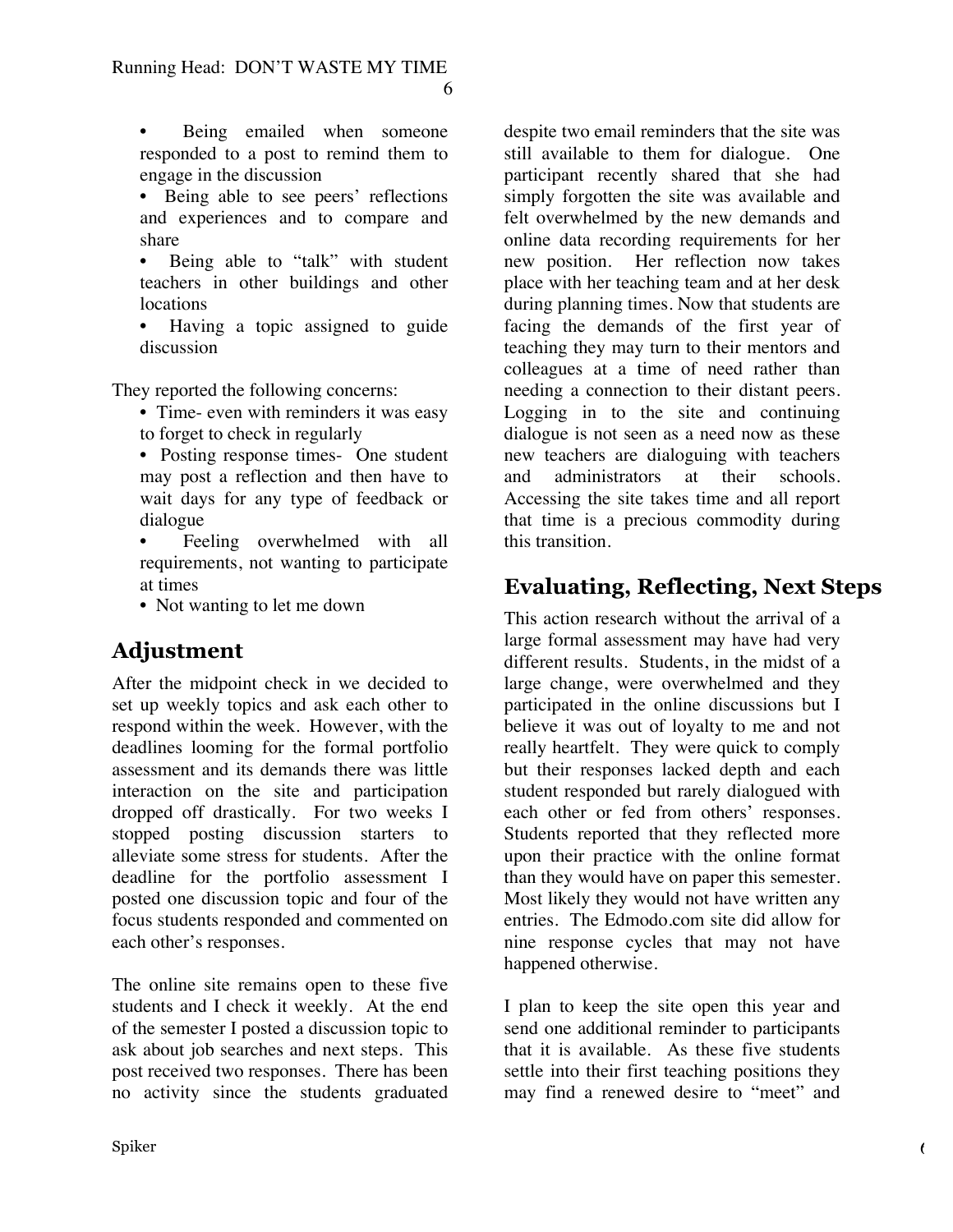share experiences. I want it to be left open as an option for them through this first year of teaching.

#### **What Did I Learn?**

Journaling is viewed by students as a personal experience. In order for it to be meaningful it must be flexible according to student needs and preferences. By adding opportunities for dialogue related to reflection there is potential for deeper growth. Students enjoyed the process of the online journal format.

"I like the questions you post for us instead of posting our own questions and creating our own journals." Research Participant, February 3, 2012, Edmodo.com

"I'm sorry I haven't replied but I have been super busy and we just got internet access at our house back! I think that this format is great. I like that we can get feedback not only from our professor but also from our classmates. I like that you are asking questions and that we have the freedom to ask them too." Research Participant, February 7, 2012, Edmodo.com

The student teaching experience is overwhelming to even the strongest students. I thought I understood this but watching my students struggle to balance it all made a great impression upon me. Journaling aside, I think I have learned ways to better support my students in all aspects of student teaching. I think online journaling has the potential to be part of the solution. It can be a place for students to reflect honestly, share frustrations and stresses, and get support from me and their peers. Just as instructors differentiate classroom instruction, online journaling options can meet the needs of some students

who prefer not to keep a paper/pencil journal or who prefer the social aspect of ongoing dialogue.

As a supervisor I enjoyed the online format because I could check in with students regardless of my location or schedule. It allowed me to communicate with student teachers regularly. If not for the Edmodo.com site I may have not talked with these five students on a regular basis aside from formal visits.

This action research is not over. It will be a continuous cycle of adapting and changing the online format and participation to perfect the experience for all involved. Now that I have navigated a change in formal assessment with the edTPA and I am more comfortable with the requirements, I will be better equipped to align online discussions with the components of edTPA and create discussions that can enhance reflections on all aspects of student teaching. Online dialogue journaling has promise as an alternative to the journaling requirement that will allow for collaboration and social construction of knowledge and practice. It has promise in informing my own practice. This project has generated many more questions and many more avenues for exploration and this to me indicates success.

#### **References**

Coghlan, D. & Brannick, T. (2010). *Doing action research in your own organization* (3rd ed.). Thousand Oaks, CA: Sage Publications, Inc.

Hansen, R.J. & Brady, E.M. (2011). Solving problems through action research. *LLI Review, Fall, 2011, Vol. 6,* 82-90.

Hubbs, D. & Brand, C.F. (2010). Learning from the inside out: A method for analyzing